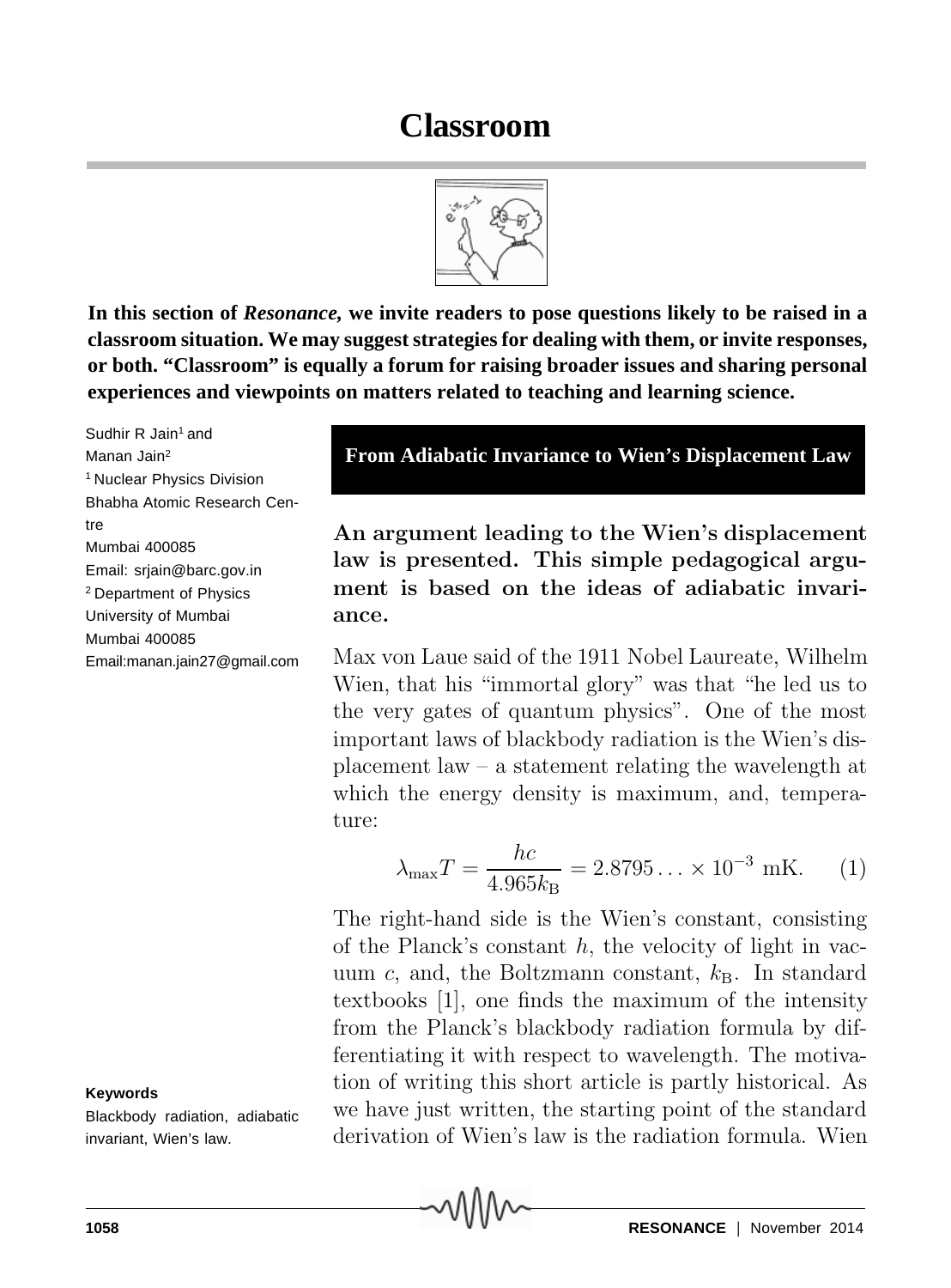derived a formula for the intensity of the blackbody radiation, and one might imagine that he obtained his displacement law in the way described above. However, Wien found the formula in 1894 *but* the displacement law one year earlier, in 1893. Thus, it was possible to derive the displacement law without the knowledge of the blackbody formula. It is interesting to imagine the basis of such an argument. In the following, an argument based on adiabatic invariance is presented.

We follow Einstein in considering the radiation as a collection of harmonic oscillators. The radiation is considered to be in equilibrium at a temperature, *T*. For the collection of oscillators to be in a thermal equilibrium, the oscillators weakly interact in a way that even as they exchange energy among them (before coming to equilibrium), the process remains adiabatic. Each oscillator is, thus, assumed to be adiabatically perturbed. The adiabatic perturbation on an oscillator is providing the presence of the other oscillators. The frequency of this 'representative' oscillator corresponds to  $\lambda_{\text{max}}$ . We know that for a slow perturbation of an oscillator, action is an adiabatic invariant [2]. That is,

$$
S = \oint pdx = \oint m \frac{dx}{dt} \frac{dx}{dt} dt = \oint 2K dt
$$
  
=  $\langle E \rangle T = \text{constant } c_0.$  (2)

In this equation, the changes are so slow that the integral is over one unperturbed period of duration *T*.  $\langle E \rangle$  is the time-average of the total energy, which is twice the timeaverage of kinetic energy *K*. This last fact can be easily proved for oscillators by considering the solution of the oscillator  $x(t) = x_0 \cos(\omega t + \delta)$ , and calculating the timeaverage of kinetic energy  $(mv^2/2)$  and potential energy,  $m\omega^2x^2/2$ .

The equation (2) is simply rewritten as  $\langle E \rangle = c_0/T =$  $c_0 \nu = c_0(c/\lambda)$ , where  $\nu$  is the frequency of the oscillation, and the dispersion relation for an electromagnetic wave A single 'representative' oscillator in the Einstein's model of radiation as a collection of harmonic oscillators is adiabatically perturbed by others. Classical action remains invariant over a time-scale of the period of the unperturbed oscillator.